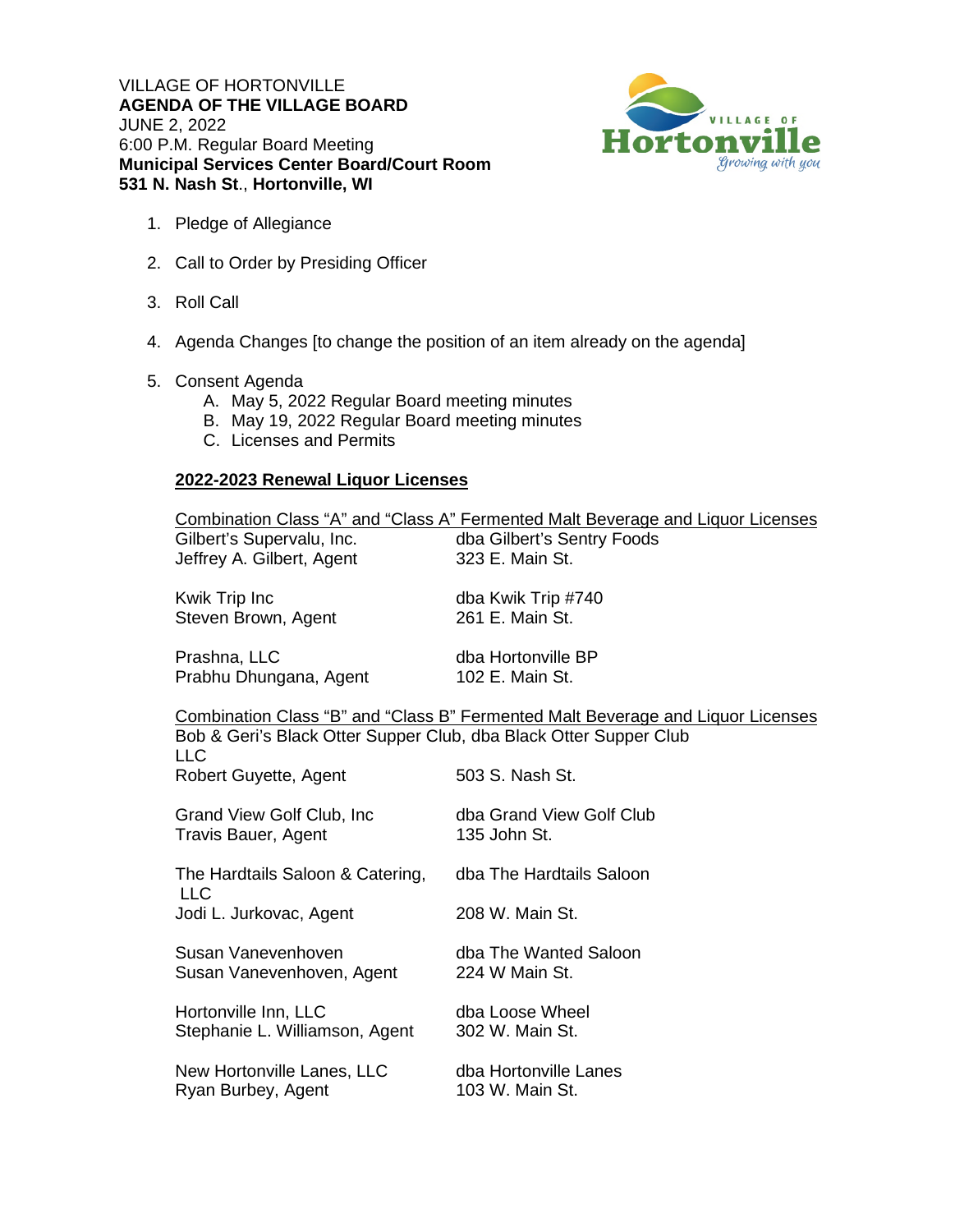LLC 110 W Main St. Judith K. Peterson, Agent

Otter Creek Sports Bar & Grill, dba Otter Creek Sports Bar & Grill

Stroh's, LLC dba Strohs 5 Bret Springstroh 223 W Main St.

Scott Sawinski, Agent 315 E Main St.

Scott Sawinski dba Timber Axe Throwing

 2020-2021 "Class A" Liquor License – Wine only Always Beautiful Blooms, LLC dba Best Choice Floral & Landscape Caity Williamson, Agent 101 Greendale Road

Temporary Class "B" Retailer's License Hortonville American Legion Post 55 Baseball Baseball Games Rick Pankow in charge Commercial Club Park

June 3, 6, 10, 14 &16

- D. Presentation of accounts and other claims against the Village
- 6. Preregistered Citizens to be heard. LIMIT 5 MINUTES
- 7. Committee Reports
- 8. Unfinished Business from Previous Meetings
- 9. New Business
	- A. Swearing in of Officer Yeehah Lor
	- B. Discussion and possible action on taking Fluoride Out of the Water System
	- C. Discussion and possible action on Resolution to amend Personnel Manual to Remove Supplemental Life Insurance and create an additional Life Insurance option through WRS for more coverage
	- D. Discussion and possible action on Village Board payroll to coincide with employee payroll
	- E. Any other miscellaneous topics for future discussion [Topics or questions for future agendas only – no discussion or answers, motion to schedule an item]
- 10. Report of Village Officials
	- A. Clerk-Treasurer
	- B. Director of Public Works
	- C. Police Chief
	- D. Library Director
	- E. Attorney
	- F. Administrator
	- G. Building Permit Report
- 11. Communications and Miscellaneous Business
	- A. Black Otter Lake District news
	- B. Hortonville-Hortonia Fire District news
	- C. Gold Cross Ambulance run reports and news
	- D. Hortonville Civic Association
	- E. Senior Activities Committee
- 12. Comments and suggestions from citizens present